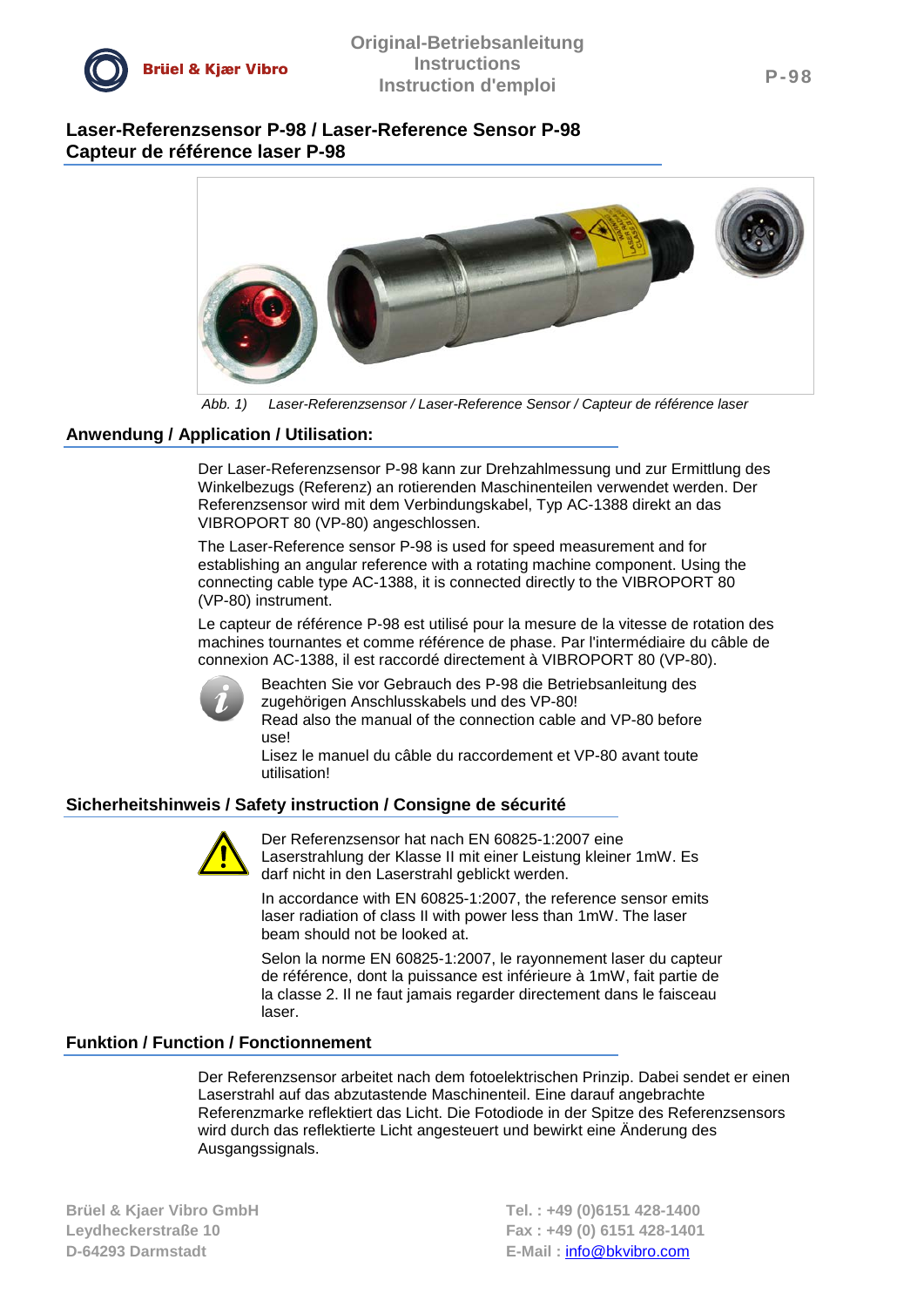## **Original-Betriebsanleitung Instructions [Instruction](http://dict.leo.org/frde?lp=frde&p=DOKJAA&search=instruction&trestr=0x8001) [d'emploi](http://dict.leo.org/frde?lp=frde&p=DOKJAA&search=d%27emploi&trestr=0x8001)**

The reference sensor operates according to the photoelectrical principle. It transmits a laser beam to the rotating machine part. The light transmitted by the sensor is reflected by a reference mark that has been applied to the rotating component. A photo-transistor at the tip of the reference sensor is triggered by the reflected light, causing a change in the sensor's output signal.

La cellule fonctionne selon le principe photoélectrique. Un rayon lumineux est envoyé sur le rotor. Ce dernier doit comporter un repère de référence sur lequel la lumière va se refléter vers un phototransistor et modifier ainsi son signal de sortie.

### **Bedienung / Operation / Commande**



#### *Abb. 2) Optimaler Montagewinkel des Referenzsensors / Optimum installation angle off the reference sensor / Angle optimal de montage de la cellule P-95*

Fixieren Sie den Sensor manuell oder über ein Magnetstativ (z.B. AC-525), so dass er stabil auf seiner einmal eingestellten Position bleibt. Der Referenzsensor sollte in einem Winkel (empfohlener Einstellwinkel ±10°) geneigt zur Senkrechten der beleuchteten Fläche aufgestellt werden, damit das von der Referenzmarke reflektierte Licht bevorzugt empfangen wird. Sie erkennen eine geeignete Position daran, dass die Leuchtdiode am Sensor (siehe [Abb. 3\)](#page-2-0) beim Überstreichen der Referenzmarke durch den Laserstrahl aufleuchtet

Fix the sensor manually or with a magnetic stand (e.g. AC-525), so that it remains stable at its set position. The reference sensor should be set up at an angle (recommended adjustment angle ±10°) tending toward the verticals of the illuminated area, so that the light reflected from the reference mark is received preferably. You can recognise a suitable position in that the light diode on the sensor (see [Abb. 3\)](#page-2-0) lights up when the reference mark is passed over by the laser beam.

Fixez le capteur manuellement ou à l'aide d'un support magnétique (modèle AC-525 par exemple) de façon à ce qu'il reste solidement arrêté dans la position ajustée. Le capteur de référence devra être placé dans une position inclinée formant un angle par rapport à la perpendiculaire de la surface éclairée (angle recommandé selon ±10°), de manière à ce que la lumière reflétée par le repère de référence soit captée de façon optimale. Vous pourrez reconnaître qu'une position est correcte grâce à la diode lumineuse placée sur le capteur (cf. : fig [Abb. 3\):](#page-2-0) si la position sélectionnée est juste, cette diode s'allume lorsque le faisceau passe sur le repère de référence.

**| | |**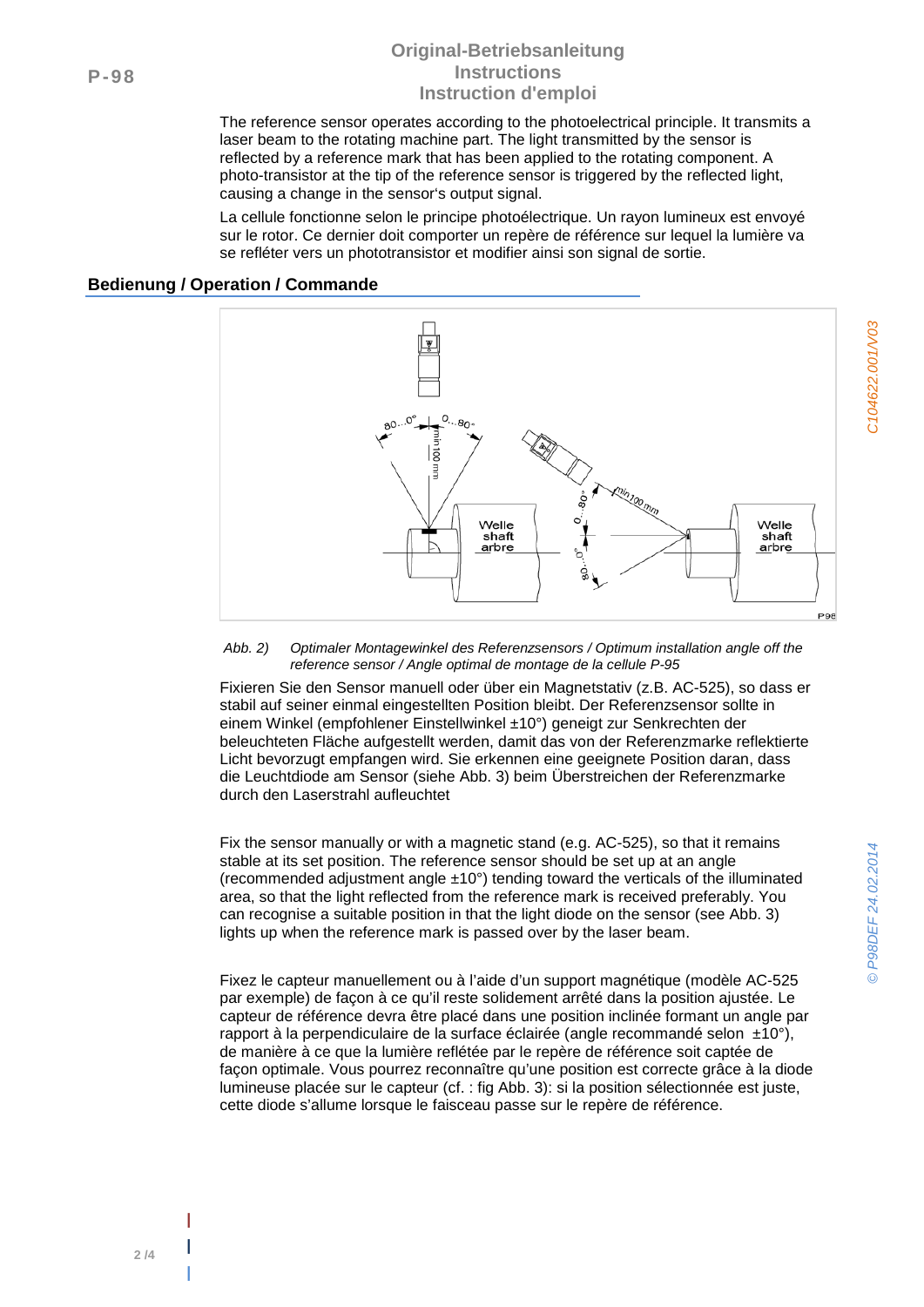## **Allgemeine Spezifikation / General Specification / Spécifications générales**

| Technische Daten / Technical Data / Données techniques<br>Tab. I)                                 |                                                                       |                                                                 |
|---------------------------------------------------------------------------------------------------|-----------------------------------------------------------------------|-----------------------------------------------------------------|
| Optische Messweite / Optical range /<br>distance de visibilité                                    |                                                                       | 100-2000 mm                                                     |
| Einfallswinkel / Angel of incidence /<br>angle d'incidence                                        |                                                                       | +/- 80 $^{\circ}$ C                                             |
| Drehzahlbereich / Speed range /<br>Fréquence de rotation                                          |                                                                       | 0,1 - 250.000 rpm                                               |
| Ausgangssignal / signal de sortie                                                                 |                                                                       | +1 - +5 V (typisch/ typical/<br>typique $+2 - +5$ V)            |
| Maße (D x L) / Dimensions (D x L) /<br>Dimensions (D x L)                                         |                                                                       | 20 mm x 70 mm                                                   |
| temperature /                                                                                     | Arbeitstemperaturbereich / Working<br>Plage de température de service | $-10 - +40$ °C                                                  |
| temperature /                                                                                     | Lagertemperaturbereich / Storage<br>Plage de température de stockage  | $-10 °C - +60 °C$                                               |
| IP-Schutzart nach EN 60529 / IP-protection<br>acc. to EN 60529 / Indice de protection EN<br>60529 |                                                                       | IP 67                                                           |
| Material / Material / Matériau                                                                    |                                                                       | Rostfreier Edelstahl /<br>Stainless steel / acier<br>inoxydable |
|                                                                                                   | Gewicht / Weight / Poids                                              | 70 g                                                            |
|                                                                                                   |                                                                       |                                                                 |

# **EMV / EMC / CEM**

| Störfestigkeit / Immunity / En réception | Nach / as per / selon<br>EN 61000-6-2:2005 |
|------------------------------------------|--------------------------------------------|
| Störaussendung / Emission / Émission     | Nach / as per / selon<br>EN 61000-6-4:2007 |

# **Bemaßung / Dimensioning / Dimensionement**



<span id="page-2-0"></span>*Abb. 3) Bemaßung Sensor / Dimensioning Sensor / Dimensionement Capteur*

- *1) Typenschild / label / plaque d'identification*
- *2) Warnschild Laser mit Laserklasse 2 / Laser warning signs with laser class 2 / Signal de danger avec la classe de lasers 2*
- *3) Leuchtdiode / LED / DEL*